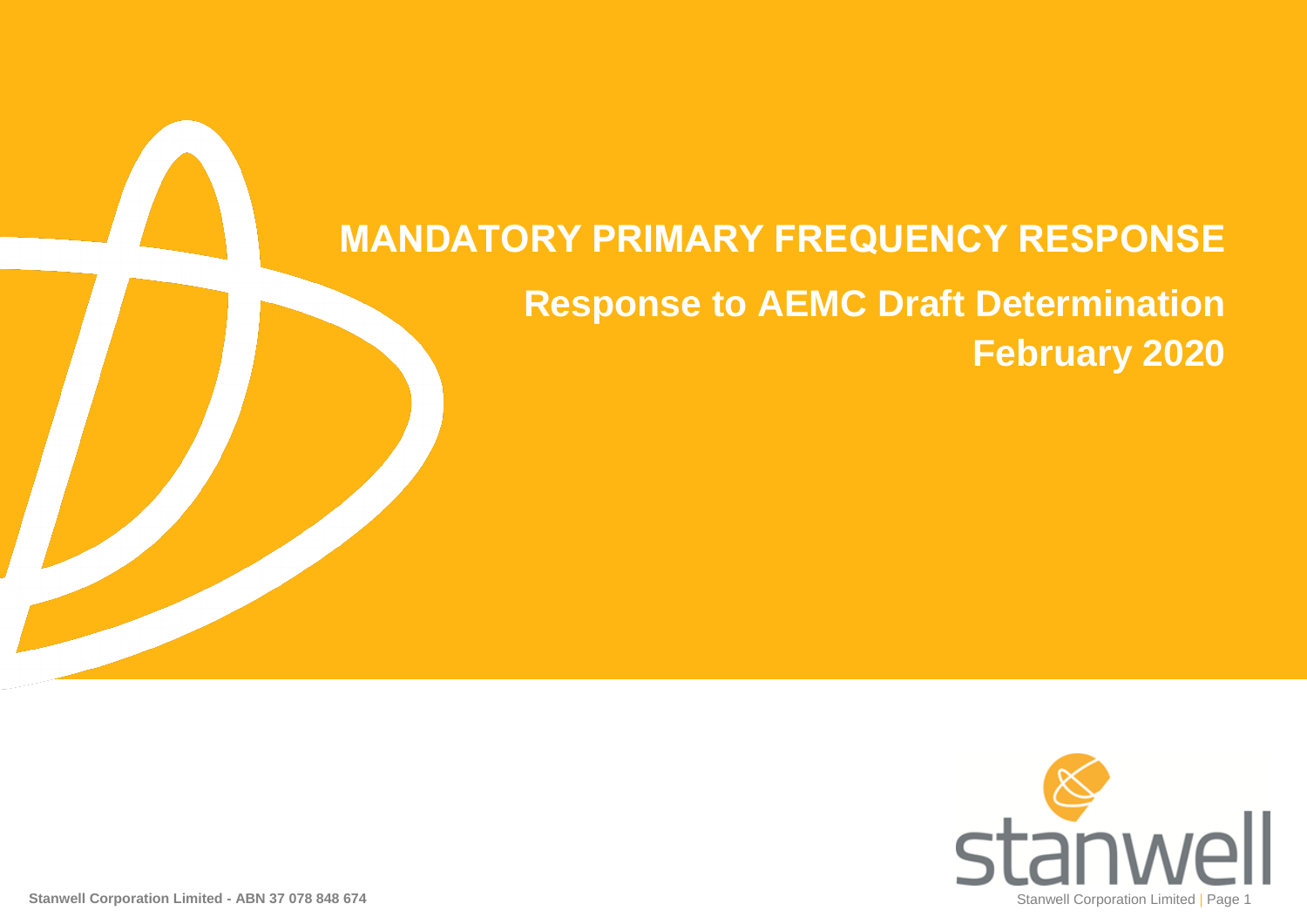| 1. |                                                            |
|----|------------------------------------------------------------|
| 2. |                                                            |
|    |                                                            |
|    |                                                            |
| 3. |                                                            |
|    |                                                            |
|    | Table 1: Potential impacts from the no headroom clause5    |
|    |                                                            |
|    |                                                            |
| 4. |                                                            |
|    |                                                            |
|    | Table 2: Contracted PFC versus the mandatory obligation  8 |
|    |                                                            |
|    |                                                            |

# <span id="page-1-0"></span>**1. Executive summary**

Stanwell welcomes the opportunity to comment on the Australian Energy Market Commission's (AEMC) draft determination on the Mandatory Primary Frequency Control rule change. The collaboration between industry and market bodies to improve frequency control in the National Electricity Market (NEM) is imperative to guaranteeing the future security of the power system.

Historically the market has never explicitly valued primary frequency control (PFC) as it was intrinsically provided by the multitude and geographic dispersion of dispatchable, primarily steam driven generators. With the ongoing reduction in the fleet size of this type of equipment, ensuring adequate resources for PFC is a complex task.

As envisioned in the AEMC's Frequency Control Frameworks Review, ensuring adequate and affordable resources are available going forward will require a framework which creates clear and durable incentives for investors and operators. The optimal solution should stabilise frequency control in the NEM at an efficient cost, and preserve investment signals to ensure adequate PFC is available into the future.

Stanwell is concerned the proposed rule promotes sub-optimal market outcomes and incurs unnecessary costs, which ultimately will flow through to consumers. Stanwell urges the AEMC to consider three key metrics that the rule should satisfy:

- **Efficacy**: The proposal should physically deliver on the identified need that prompted the rule change request. Stanwell considers the proposed mandatory requirement to provide PFC fails to enhance the predictability and visibility of the system operating state. In particular, the *no headroom* clause and exemptions guidelines act to decrease transparency of the system operating state for AEMO and inhibit the obligation's ultimate effectiveness in providing certainty in frequency control.
- **Efficiency**: The rule change should deliver an economically efficient approach to the identified need. The proposed solution should ideally achieve improved frequency control at the most efficient cost to the system and, subsequently, consumers. Stanwell maintains that imposing a universal requirement on both high- and low-cost service providers needlessly increases the total system cost of PFC, resulting in sub-optimal price outcomes for market participants and customers.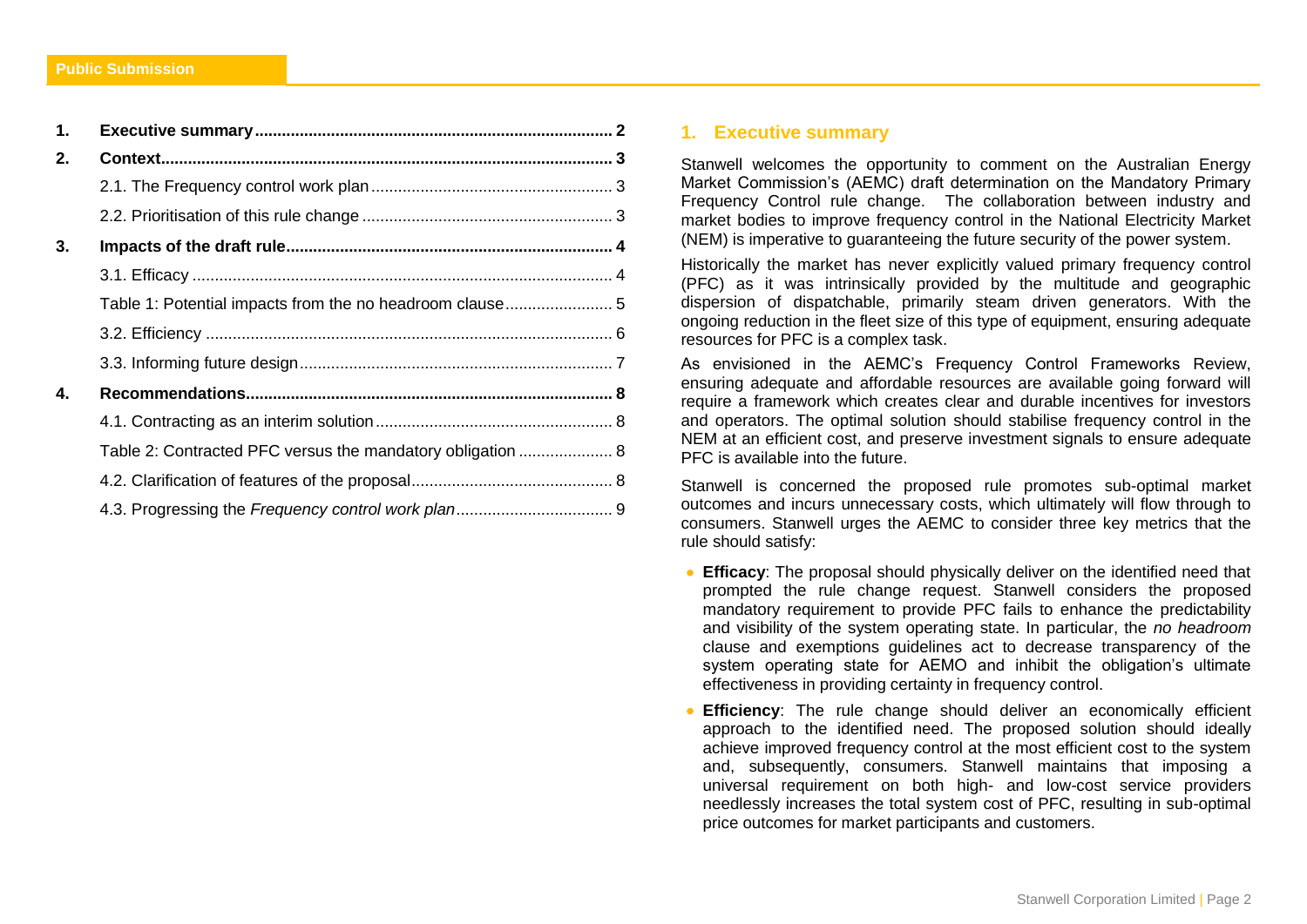**Informing future design:** The rule should address the present frequency issue and accommodate the future power system by creating and then preserving investment signals that will encourage innovation in and provision of the PFC. Stanwell contends that the proposed obligation does not fully consider the changing generation mix, nor provide sufficient transparency or a discrete price signal that will encourage potential investment in PFC capability. These elements may also pose a barrier to entry for potential market participants. Undoubtedly, commandeering PFC capability now will send adverse investment signals for other system services that emerge as the NEM evolves.

The mandatory obligation has been based on an absence of empirical investigation into what is 'good' frequency control for the NEM. Furthermore, this rule forecloses on the opportunity to empirically determine the amount and understand the characteristics of PFC that are required to stabilise frequency. Without a set target, there is no ability to evaluate the effectiveness of the rule change, or to determine the value of PFC in developing market-based longterm options.

Though the draft rule contains a sunset clause, the breadth of work to ensure compliance across the market will make unwinding the obligation extremely difficult, if not entirely impractical. The complexity the rule change adds to the measurement of generators' compliance with their incumbent market obligations also appears to increase the likelihood of additional interventions, further impeding the development of an appropriate long-term mechanism to incentivise PFC. Once the service is mandated without an explicit price signal, AEMO will likely have little motivation to continue investigating long term solutions.

Stanwell recommends the AEMC revise its draft determination to incorporate amendments to the National Electricity Rules that include PFC as a system service, equivalent to inertia and system strength. This would allow procurement on a contractual basis, the simplest solution that can deliver on all three desired outcomes within an expedited timeframe at the lowest cost to consumers. We also advocate additional measures for enhanced transparency of the ongoing work toward improved frequency control.

Stanwell welcomes the opportunity to further discuss this submission. Please contact Luke Van Boeckel on 07 3228 4529 or luke.vanboeckel@stanwell.com.

# <span id="page-2-0"></span>**2. Context**

## <span id="page-2-1"></span>**2.1. The Frequency control work plan**

A mandatory obligation for the provision of PFC was one of the potential interim solutions identified in the *Frequency control work plan* resulting from the 2018 *Frequency Control Frameworks Review* (FCFR). Notably, the review viewed a mandatory requirement as unfavourable:

"… *a mandatory requirement for certain market participants to provide primary regulating services is likely to be an inflexible mechanism that does not allow*  for innovation in the delivery of these ancillary services and the delivery of *services at lowest cost*<sup>1</sup> ."

Other interim options were also considered feasible,

"*Notwithstanding practical viability, potential interim measures may include:* 

- *those that might not require regulatory change (e.g. AEMO negotiating with generators or issuing directions)*
- *those that would likely require regulatory change (e.g. mandatory provision of primary frequency control, a new contracting arrangement or valuing positive contribution factors through the causer pays procedure)."*<sup>2</sup>

# <span id="page-2-2"></span>**2.2. Prioritisation of this rule change**

While the original basis of the FCFR was the widening of frequency distribution under normal operating conditions, the prioritisation of this rule change over the agreed *Frequency control work plan* actions appears to originate with the Queensland and South Australia system separation event of 25 August 2018. Subsequently, AEMO called for increased response from generators to aid in arresting and correcting frequency deviations during major events.

As such, the rule change appears to conflate PFC, which is an automatic response to localised deviations, with the global application of Frequency Control Ancillary Services (FCAS). Using system performance subsequent to a single non-credible contingency as justification for a universal PFC obligation under normal operating conditions is a false equivalence.

<sup>&</sup>lt;sup>1</sup> AEMC, 2018, Frequency Control Frameworks Review p. 133.

<sup>2</sup> AEMC, 2018, Frequency Control Frameworks Review, p. 38.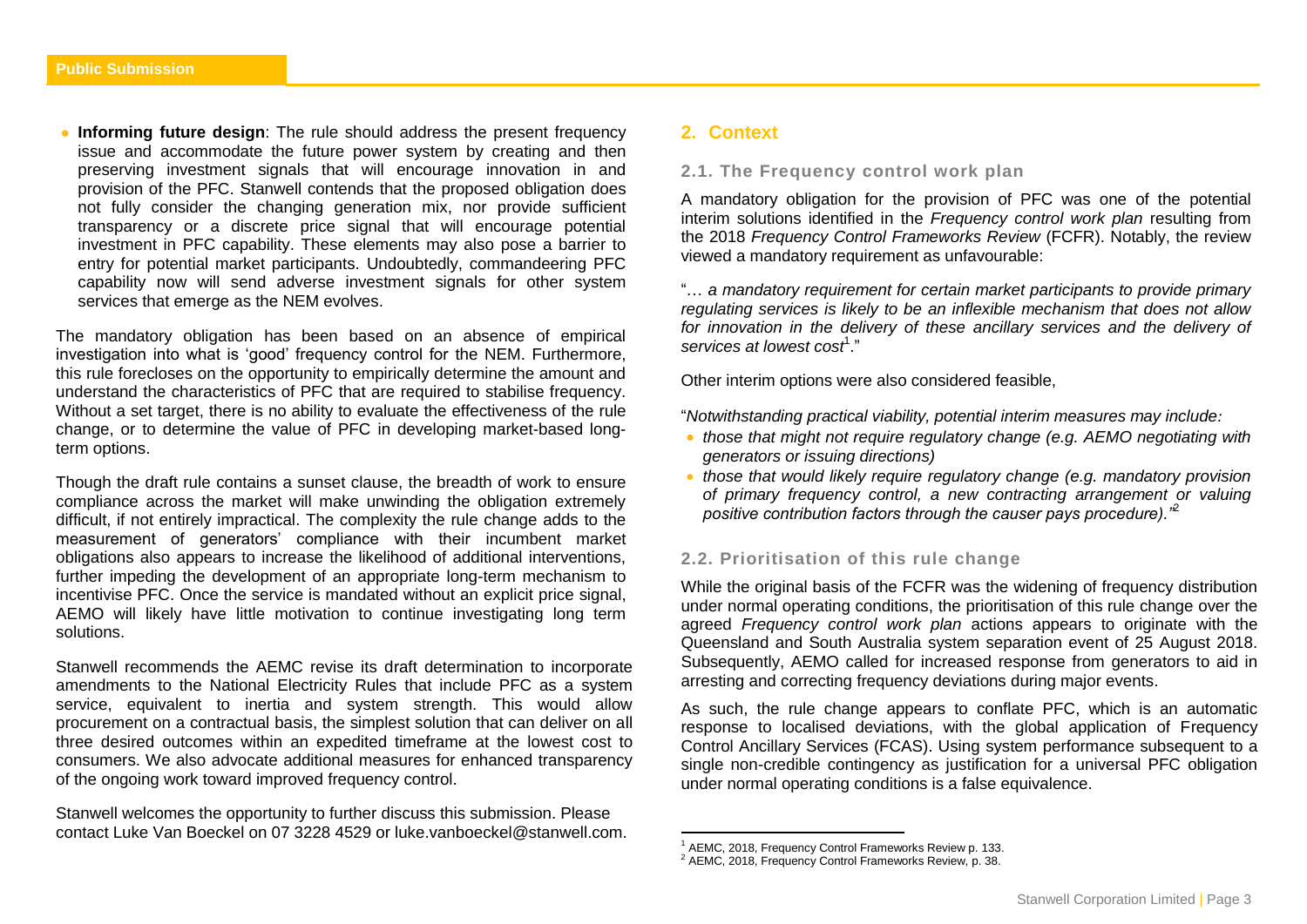While the distribution of frequency under normal operating conditions remains wide, conditions do not appear extraordinarily different to those existing at the time of the FCFR final report.

# <span id="page-3-0"></span>**3. Impacts of the draft rule**

Stanwell agrees with the advice of AEMO and industry experts that more PFC is required urgently to improve frequency performance and the steady-state predictability and stability of the NEM. Though it is important that frequency is stabilised within an expedited timeframe, we do not consider the mandatory obligation to be either the most effective or timely solution currently available to the market.

Our comments on attributes of the rule change consider its efficacy, costs, and implications for the future NEM.

## <span id="page-3-1"></span>**3.1. Efficacy**

#### *No defined target*

Stanwell encourages the AEMC to revise its draft determination to include a metric for good frequency control in the NEM. This should include desired frequency excursion and/or temporal outcomes similar to the existing guidelines for FCAS.

Without a defined system state goal it will be difficult to evaluate the efficacy of the rule or the frequency control required to return the system to an acceptable state. This will impede determination of a value for PFC to incentivise long term market-based solutions. It is particularly important this be defined now, as the universality of the proposed obligation will foreclose on the ability to determine the exact amount and characteristics of PFC that are required to improve frequency performance.

#### *"No headroom" clause*

The foremost and most concerning feature of the proposal is the exclusion of a requirement to store energy, otherwise known as headroom, for the provision of PFC. Stanwell considers this a significant oversight. The "no headroom" clause will fundamentally reduce the effectiveness of the rule and obstruct AEMO's ability to accurately determine and operate the system state under normal conditions.

Without a designated headroom reserve, the system relies on the presence of 'natural' headroom. This is drawn from generators storing energy either for meeting higher dispatch targets or Frequency Control Ancillary Services (FCAS).

The draft determination characterises this stored energy as additional to the markets for those services<sup>3</sup>, but without headroom explicitly set aside for PFC, energy reserved for other purposes is utilised. Further, though many nonsynchronous generation types do not have an in-built capability to store energy, if AEMO desires PFC from as many providers as possible, it seems contradictory to impose what is in practice half an obligation (i.e. to adjust output down, but not always up) on those technologies. Therefore, the greater part of the burden will fall on dispatchable generation with the intrinsic ability to store headroom.

A corollary to the no headroom clause is that there will be no method to determine the amount and location of PFC available in the power system at any point in time. Within the new narrow deadband environment, generators will also be expending energy more often in response to smaller frequency disturbances. This will render it even less practical to quantify the stored energy reserves available. For example, synchronous generators store energy as steam pressure which must constantly be replenished Once this stored energy is utilised in primary frequency response there is a physical delay of up to several minutes for steam pressure to recover, of which AEMO will have no visibility.

Potential outcomes of the no headroom clause and their implications for industry and AEMO's operation of the NEM are outlined in Table 1.

<sup>3</sup> AEMC, 19 December 2019, Mandatory PFR – Draft rule determination, p. 20: "Any frequency response that is provided in addition to the markets for contingency capacity reserves, or FCAS, offset the need for generation and load shedding to rebalance supply and demand following a contingency event that exceeds the largest credible contingency event."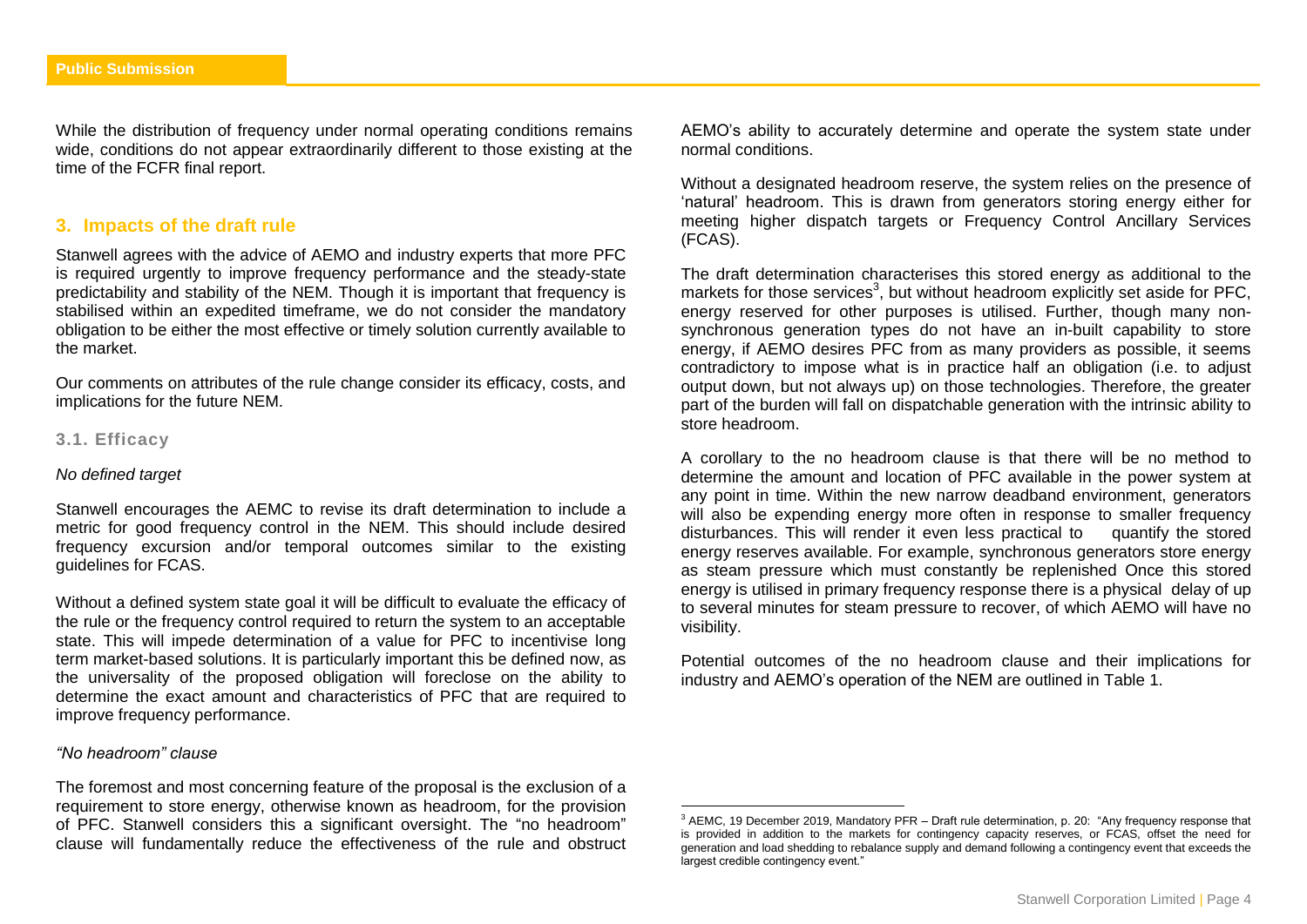$\overline{\phantom{a}}$ 

#### <span id="page-4-0"></span>**Table 1: Potential impacts from the no headroom clause**

| <b>Outcome</b>                                             | <b>Impacts to AEMO</b>                                                                                                                                                                                                                                        | <b>Impacts to generation</b>                                                                                                                              |
|------------------------------------------------------------|---------------------------------------------------------------------------------------------------------------------------------------------------------------------------------------------------------------------------------------------------------------|-----------------------------------------------------------------------------------------------------------------------------------------------------------|
| Insufficient<br><b>PFC</b><br>response<br>(MW)             | Ineffective arrest of frequency<br>deviation, continued frequency<br>instability.                                                                                                                                                                             | Additional operational and<br>movement costs incurred<br>providing ineffective PFC, potential<br>impacts to plant from continued<br>frequency deviations. |
| Insufficient<br>duration of                                | Response sustainment is a major<br>determinant of the effectiveness of                                                                                                                                                                                        | Oscillatory behaviour between<br>different interacting governors<br>incurring additional wear-and-tear<br>and operational costs.                          |
| <b>PFC</b><br>response                                     | PFC. Insufficient sustainment from<br>providers will cause frequency<br>oscillations and contribute to<br>further system instability.                                                                                                                         | Risks to other plant equipment<br>(governors, excitation systems,<br>power system stabilisers, and<br>protection systems etc.) caused by<br>oscillations. |
| Inability to<br>meet dispatch<br>targets                   | Impairs dispatch and visibility of<br>the system, reducing system<br>security.                                                                                                                                                                                | Non-compliance penalties,<br>negative causer pays factors,<br>inability to meet subsequent<br>dispatch targets.                                           |
| Inability to<br>meet ramping<br>obligations                | Impairs dispatch and visibility of<br>the system, reducing system<br>security. More variable supply and<br>demand will necessitate faster<br>ramp rates to balance supply and<br>demand <sup>4</sup> , so this will have a<br>greater impact as time goes on. | Non-compliance penalties,<br>negative causer pays factors,<br>inability to meet subsequent<br>dispatch targets.                                           |
| Inability to<br>provide full<br>contingency<br><b>FCAS</b> | Uncertainty of availability of<br>contingency reserves.<br>Delayed recovery of the system<br>following a contingency event.                                                                                                                                   | Penalties related to non-<br>compliance, negative causer pays<br>factors, reduced contingency<br>FCAS revenue.                                            |

### *Exemptions and implementation*

Stanwell considers the scope of the exemption guidelines included within the proposed rule may encourage further disputes. These guidelines are broader than seen in international markets where there is a mandatory precedent. For example, the Federal Energy Regulatory Commission requires all newly connecting generating facilities in the United States to provide mandatory PFC<sup>5</sup>, excepting nuclear plant and generators with manufacturer confirmation that the plant is unable to provide PFC.

Further, given the Australian Energy Regulator's (AER) compliance enforcement function, Stanwell believes that it is essential for the AER to facilitate the exemption process rather than AEMO. This would allow any interplay between mandatory PFC and dispatch targets to be properly resolved. It is also in line with the established and functional governance structure of the National Energy Market.

It is noteworthy that batteries have been seemingly pre-exempted at this stage; if partial exemption is required this would duly occur during the implementation process, but this precludes any potential to test the full capability of batteries within the mandated 'trial' environment

Another aspect that has been generally overlooked within the draft determination is the distribution of PFC providers, geographically and by technology. Though system-wide there may be sufficient headroom, the location and capability of this capacity will be increasingly important, particularly given the increasing number of hours network constraints are invoked on a year-on-year basis<sup>6</sup>. Some regions will be more affected by constraints than others, depending on local network and generation mix.

Stanwell cautions that changes to governor settings must occur on a coordinated basis under the joint oversight of the relevant Network Service Providers and AEMO. Failure to do so risks oscillations between machines and their various controllers (e.g. governors, excitation systems, power system stabilisers, and protection systems). Historically it would be normal practice to have at least one machine at each multi-unit site running in speed control

<sup>4</sup>AEMO response to AEMC request for advice, March 2018: "An increasing proportion of the generation mix during the middle of the day is expected to be supplied by solar generation (and to a lesser degree, wind generation). Solar generation can be highly variable – more so than other types of generation – as it responds very quickly to intermittent clouding. Analysis of the existing utility-scale solar farms in the NEM shows that changes in output >50% of rated capacity may be expected to occur within 4 seconds."

<sup>&</sup>lt;sup>5</sup> Federal Energy Regulatory Commission, 2018, Essential Reliability Services and the Evolving Bulk-Power System—Primary Frequency Response, Order No. 842.

<sup>&</sup>lt;sup>6</sup> AEMO, The NEM Constraint Report Summary Data 2018.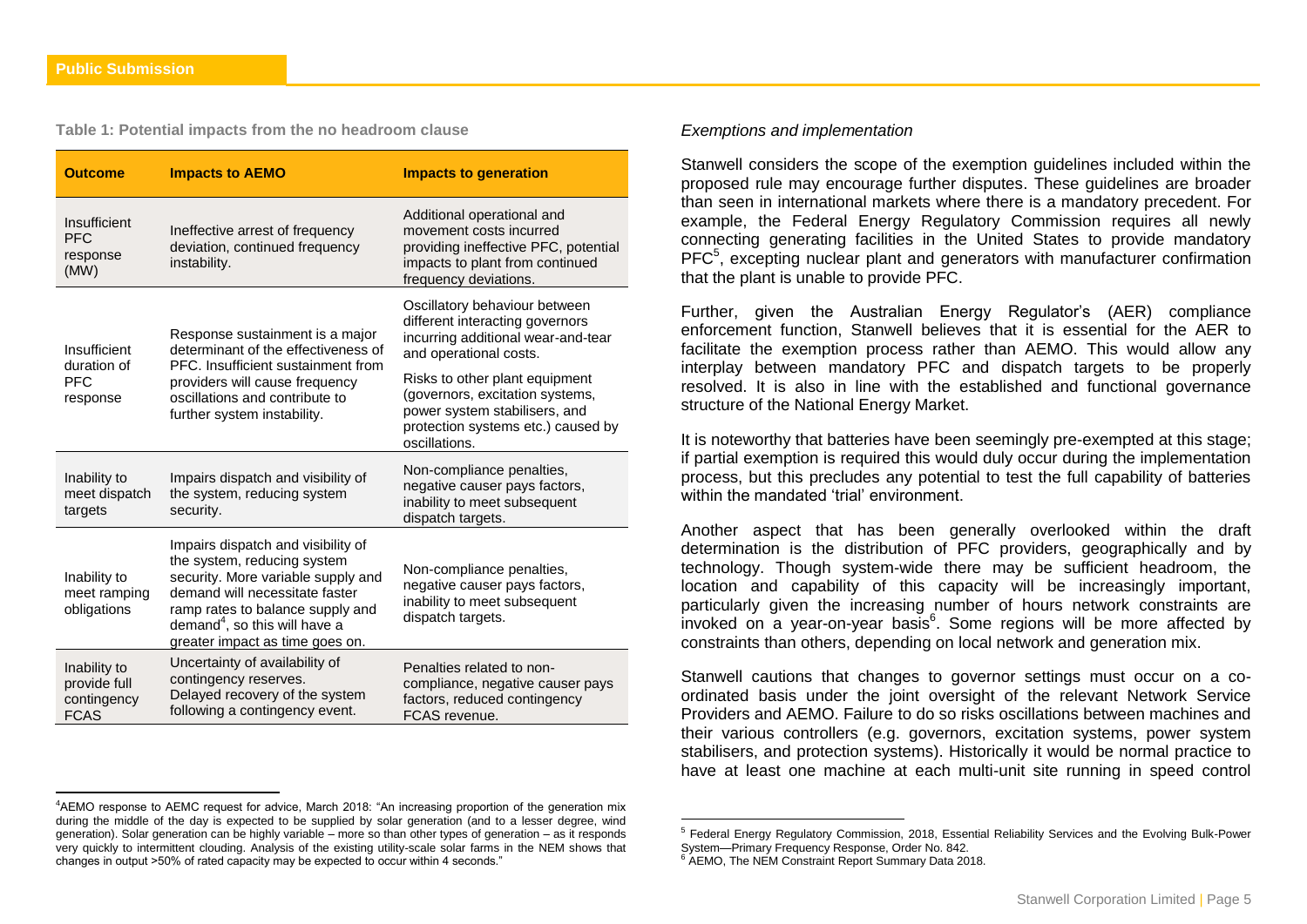mode to prevent potentially dangerous hunting oscillations between generator units connected to a common grid point.

Given the number of implementation issues outlined above, it is unlikely that the proposed rule change will meet the stated objective of sharing the burden of providing PFC across a large number of providers, cost implications aside. Stanwell maintains that a contracting approach would create a pool of willing PFC providers, and ensure firmer, safer and more transparent provision of this service.

## <span id="page-5-0"></span>**3.2. Efficiency**

Stanwell considers the true costs of universal PFC provision have been fundamentally understated in the draft determination. As any costs incurred will ultimately be passed on to consumers it is important that the AEMC reassess the efficiency of the proposed obligation, or risk outcomes that do not align with the National Electricity Objective.

## *Universal provision*

Universal provision of PFC is likely to be excessive, incurring capital and ongoing costs for more generators than required to significantly improve frequency performance in the NEM.

For all system services there will be high and low-cost providers and a marginal generator whose cost of providing the service match the benefits derived from their provision. Beyond this point any further PFC procured will be inefficient. Requiring all capable generators to provide this service therefore increases the total system cost unnecessarily and masks the price signal needed to ensure PFC services in the future. This will lead to inefficient outcomes across the entire wholesale market, and subsequently, an artificially high marginal cost for the procurement of headroom.

In the absence of compensated headroom reserve, most PFC providers will recoup the costs of provision through increases to their energy market offer prices; given that many do not participate in FCAS markets. The AEMC acknowledges this in the draft determination, stating: "*Wholesale electricity prices will reflect the necessary cost of providing primary frequency response in* 

order to manage system security<sup>"</sup>. However, this invites a cost increase to the energy market, the largest component of the wholesale market.

The universal obligation, when combined with AEMO's concurrent changes to FCAS measurement, risk significantly impacting the regulation and contingency FCAS market, saturating the market and impacting generators who rely on this service as a primary revenue source. This will also dilute the price signal for new investment in these services.

#### *Compensation through other markets*

The utilisation of other markets for the remuneration of PFC obscures its true costs. The operational costs of providing PFC are distinct from the cost of providing energy and FCAS services, due to the increased wear and tear and movement costs incurred by heightened responsiveness to smaller frequency excursions. With the new narrow deadband proposed, units will be responding on a much more frequent basis than the current environment.

In amendments to the Market Ancillary Service Specification proposed in December 2019, AEMO attempted to address the issue of verifying PFC provided by generators as part of a full contingency response. Under this scheme, generators enabled for contingency services would be credited with providing a primary frequency response from the edge of the mandated deadband, rather than the edge of the NOFB, that would be verified as part of a full contingency response.

Stanwell questions the probable impacts on the ability to respond to actual contingencies (rather than frequency excursions due to normal operation). Should contingency providers exhaust their headroom through normal operation they may be unavailable in the case of an actual contingency. The proposal would appear to reduce the security of the power system.

Stanwell does not support this proposal as it conflates the separate applications and costs of provision of primary and contingency frequency services, and did not address concerns of how a generator providing PFC but not enabled for FCAS would be compensated.

 $7$  AEMC, 19 December 2019, Mandatory PFR – Draft rule determination, p. 20.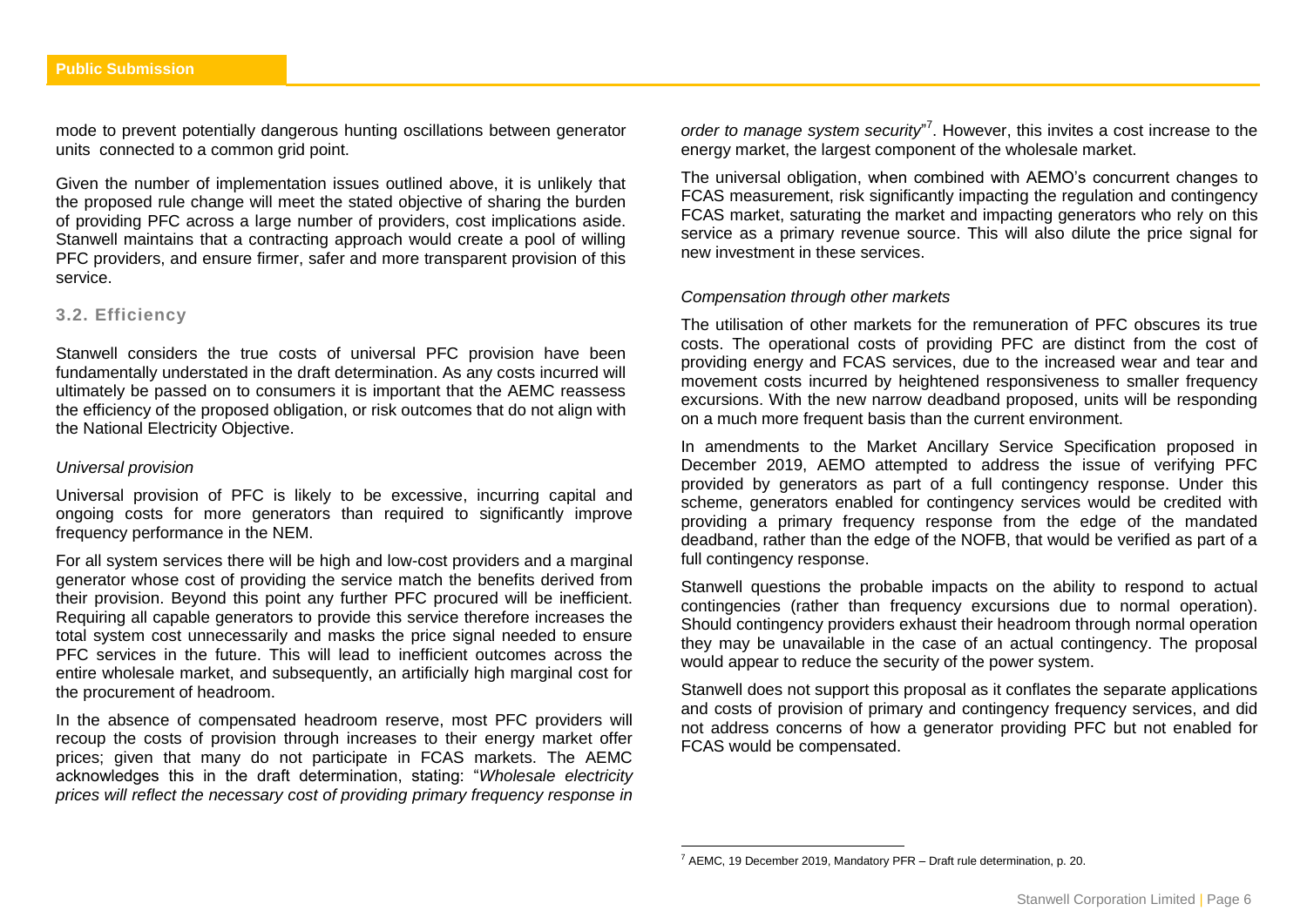#### *Exemptions and implementation*

Stanwell is concerned that the proposed implementation procedure, which would see generators over 200 MW switch on PFC capability first, exposes the first enabled units to a greater share of the initial frequency burden compared to those generators added later. These first-movers are likely to encounter more of the initial unresolved impacts of the new obligation, such as oscillatory interactions between different governors or hunting oscillations.

Additionally, should frequency dramatically stabilise subsequent to the first tranche there is a risk that subsequent generators are able to delay or gain exemption from provision of the service without compensation to those already providing the service. Thus, the burden of costs will once again shift to predominantly dispatchable technologies with the in-built capability to provide system services.

Stanwell notes that the decision to not provide compensation for the costs of equipment augmentation may inadvertently increase the number of applications for partial or full exemptions for cost-prohibitive modifications. This decision also appears to discount the costs of upgrading high-speed data acquisition equipment that will enable the measurement of primary responses occurring more frequently than the current four-second measurement interval allows. For many participants, this equipment may be provided externally by the local Network Service Provider, adding an additional degree of complexity and cost to comply with the obligation.

# <span id="page-6-0"></span>**3.3. Informing future design**

Considering the potential distortionary impacts of the rule change and the scope of significant concurrent reforms. Stanwell strongly urges the AEMC to reassess the appropriateness of implementing a short-term mandatory obligation as an interim measure.

#### *Investment signals*

The proposed rule imposes a universal 'one size fits all' command-and-control policy that is unlikely to foster competition, drive innovation or meet the present security needs of the NEM at the least cost. The decision to commandeer the capability of generators to provide any service, even temporarily, sends an adverse investment signal to future providers of frequency control and other

emerging system services in the NEM. Additionally, the utilisation of separate market services as avenues for PFC compensation obscures the signals for these services and adds an unnecessary layer of complexity to existing markets that will deter innovation and investment in those areas.

Stanwell considers that the absence of adequate transparency may foster continued interventions in the market, eroding current and future market participant confidence, and potentially making it difficult for new entrants to secure project financing. This would inhibit innovation in new and existing system services. It is possible that delays or future market conditions may prolong the mandatory obligation beyond the sunset date, as observed with the indefinite extension of the Reliability and Emergency Reserve Trader function. This outcome would have unknown adverse impacts on the market signals for PFC during a critical transitionary period for the NEM.

## *The future NEM*

The capabilities of new participants in the power system, and their interface with the future generation mix, have not been given adequate consideration in the draft determination. For example, as dispatchable services leave the NEM, there may be a trade-off between utilisation of PFC and other emerging system services, such as Fast Frequency Response<sup>8</sup>.

In the near term, the obligation may also deter alternate sources of frequency responsiveness from new market participants, e.g. distributed energy resources, by reducing a potential income source or presenting a prohibitive cost increase for those technologies that cannot easily add PFC capability. Given the relative heterogeneity of opportunity costs experienced by system loads that could potentially provide frequency control, this may unduly exclude a cost-effective future resource for this service.

#### *Timing*

 $\overline{\phantom{a}}$ 

The timing of the reform must be given due consideration. Despite the inclusion of the sunset clause, given the level and complexity of adaption required across the NEM to ensure generator compliance with the rule, it is

<sup>&</sup>lt;sup>8</sup> ARENA, 2019, Response to Post 2025 market design issues paper p. : "ARENA considers that a flexible framework of incentives for primary frequency control can make use of the potential of batteries and other inverter based generation for fast frequency response (response in millisecond timescales). The total requirement for such capacity is relatively small (<500 MW)... "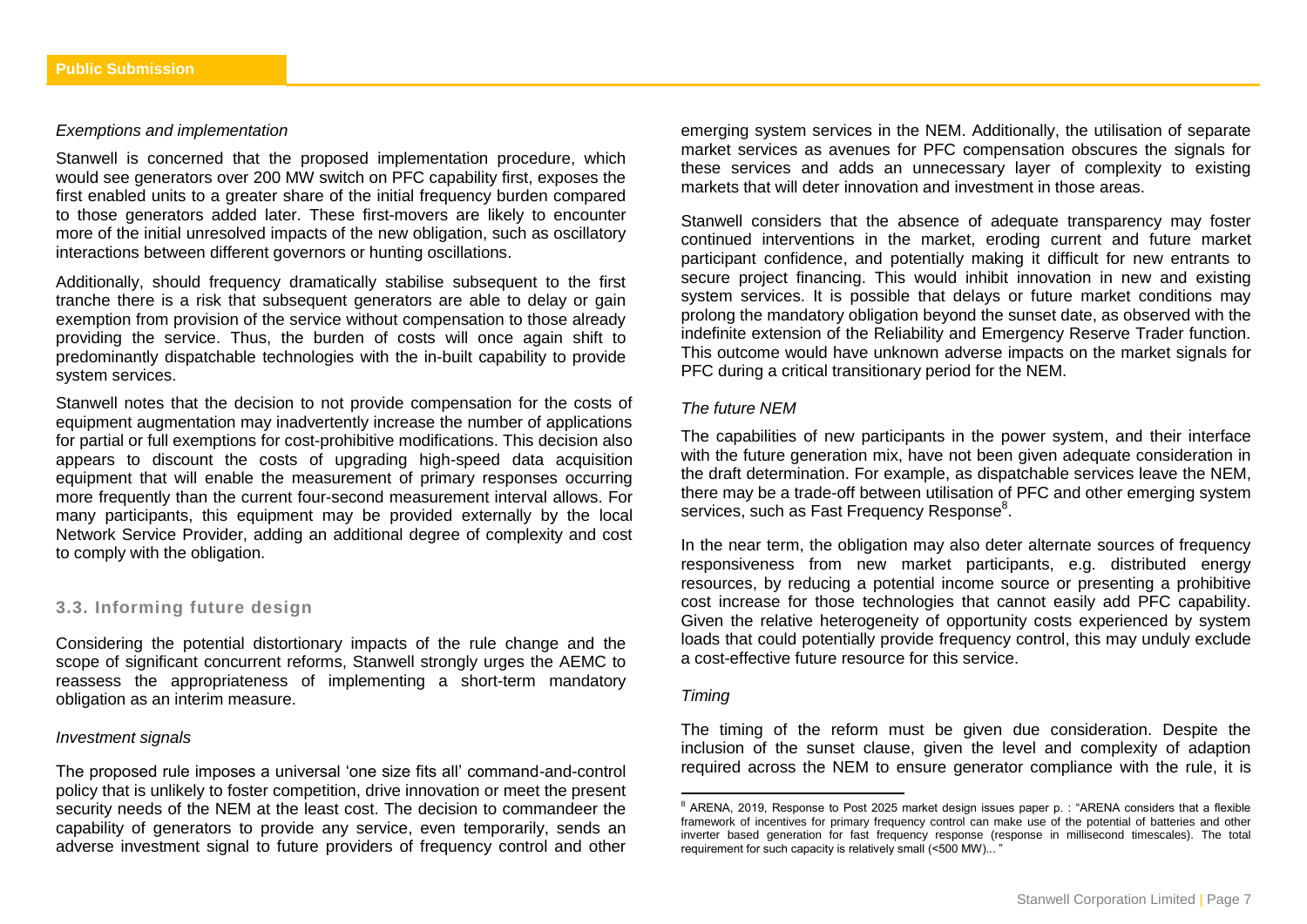likely that there will be overlap with the Energy Security Board's pre- and post-2025 market design process. Though the draft determination acknowledges this, there may be unforeseen outcomes of the obligation that delay or limit facets of the post-2025 market reform process. Similarly, aspects of that process may require the undoing of changes implemented as part of the mandatory obligation.

# <span id="page-7-0"></span>**4. Recommendations**

Stanwell considers the AEMC should revise its draft determination and ensure the National Electricity Rules include provision for PFC as a system service, similar to existing provisions for inertia and system strength. Major elements of the proposed obligation require additional clarification, particularly the absence of a target system state that will ultimately be the standard against which the effectiveness of any changes to frequency control should be weighed.

# <span id="page-7-1"></span>**4.1. Contracting as an interim solution**

As an interim solution, contracting removes much of the risk inherent within the mandatory obligation, and allows and incentivises generators to value their separate costs of PFC and tender competitively. This facilitates procurement of the service in an expedient timeframe, at the lowest price. Table 2 compares the features of a voluntary approach to securing PFC to the mandatory obligation.

An invaluable benefit of the contracted approach is the ability to observe the impacts of incrementally changing the number of providers, droop settings etc. This will enable clear determination of the optimal capacity of headroom reserve within the system without any of the issues or market distortions inherent in the present proposal.

<span id="page-7-2"></span>**Table 2: Contracted PFC versus the mandatory obligation**

| <b>Procurement method</b>     | <b>Contracted (voluntary)</b> | <b>Mandatory</b> |
|-------------------------------|-------------------------------|------------------|
| Guaranteed headroom available |                               |                  |
| Discrete price for service    |                               |                  |

| <b>Procurement method</b>                                                                               | <b>Contracted (voluntary)</b> | <b>Mandatory</b> |
|---------------------------------------------------------------------------------------------------------|-------------------------------|------------------|
| Simple and transparent<br>implementation process                                                        |                               | ×                |
| Separation from and preservation of<br>existing markets                                                 |                               | ×                |
| Incentive for generators to provide<br>service at least cost                                            |                               | ×                |
| Incentive for generators to provide<br>service expediently                                              |                               | ×                |
| Technology neutral                                                                                      |                               | ×                |
| Incremental adjustments to number<br>of providers, response settings etc.<br>and observation of impacts |                               | ×                |

A suggested approach to contracting is shown below.

| <b>Contract</b>                   | Minimum: One year                                                                                                                                                                               |
|-----------------------------------|-------------------------------------------------------------------------------------------------------------------------------------------------------------------------------------------------|
| duration                          | Maximum: Up to currently proposed sunset date (4 June 2023)                                                                                                                                     |
| <b>Contract</b><br>specifications | • Similar to proposed mandatory scheme, with inclusion of<br>headroom requirement<br>Allowance for alternate provision based on cost and/or capability<br>(e.g. 8 per cent droop at lower cost) |

## <span id="page-7-3"></span>**4.2. Clarification of features of the proposal**

The AEMC should also revise the draft determination to clarify critical aspects that remain unclear within the work plan toward improved PFC:

- The target system state or performance metric for 'good' frequency control;
- Proposed provisions for cost recovery for PFC from generators and/or loads not providing it;
- Identification of stages and reporting requirements relating to the development of the long term incentive scheme, including further information on how the frequency control work will integrate with the Energy Security Board's post-2025 market reform process.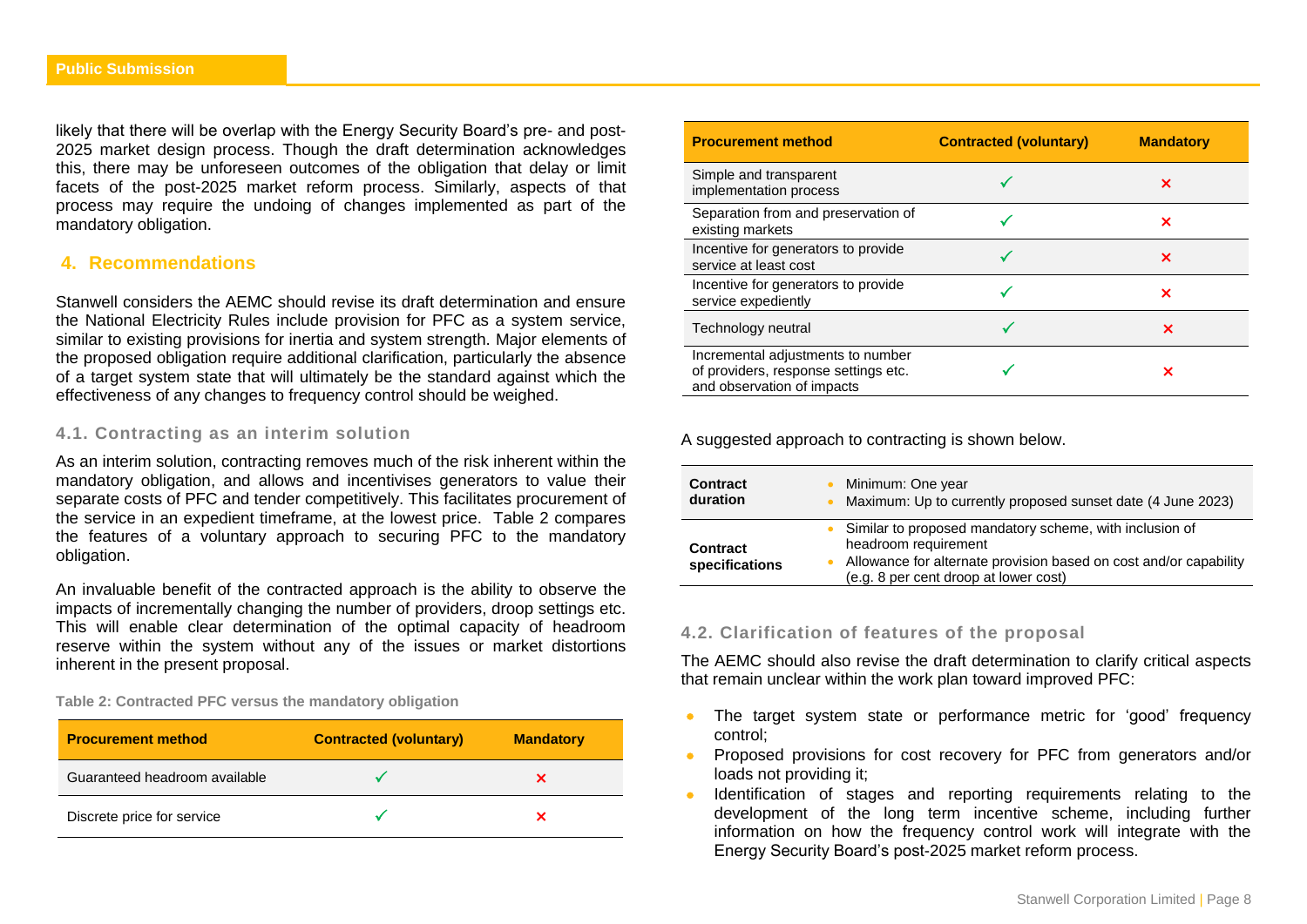# <span id="page-8-0"></span>**4.3. Progressing the** *Frequency control work plan*

Without milestones beyond the *Primary Frequency Response Requirements,*  which AEMO are required to publish later in 2020, it is possible that the revised work plan will experience interruptions and delays similar to the original plan. Progress through the original work plan was also difficult to discern as there was no external reporting or stakeholder engagement provided during that period. Deferments within the three-year period may potentially lead to the extension of the obligation beyond the 4 June 2023 sunset, with unknown adverse impacts on future investment in PFC capability.

Stanwell suggests additional reporting obligations for AEMO to ensure timely progress through the work plan and sufficient transparency for affected stakeholders. This would be congruent with the recent *Monitoring and reporting on frequency control framework* rule. As AEMO will be internally monitoring outcomes of the work plan, publishing this information for the benefit of affected market participants should not be an onerous undertaking.

Stanwell recommends a regular reporting requirement on the two separate aspects encompassed by work toward improved PFC:

- 1. Actions taken to secure additional PFC, and frequency performance as a result. AEMO could incorporate this into their existing obligations to provide regular monitoring and reporting on frequency performance.
- 2. Progress toward the development of a suitable long term incentive mechanism for PFC.

To further enhance transparency for the benefit of market participants, it would be appropriate for AEMO to publish on their website:

- **•** Details of the tranches being switched on, and the affected and exempted participants;
- Technical parameters for PFC providers such as deadband and droop requirements. This would be consistent with information already published regarding FCAS participants.